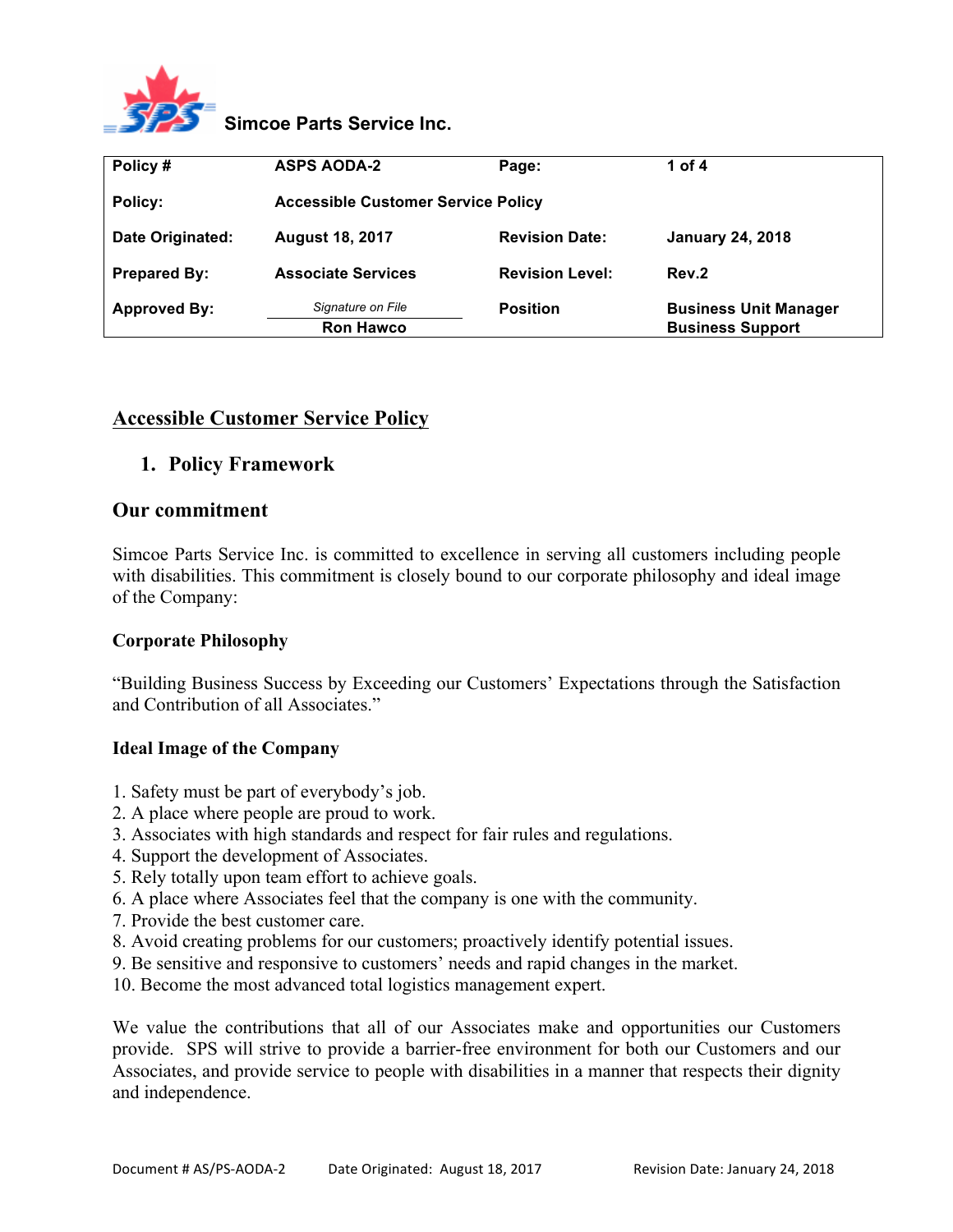# **The AODA**

The goal of the Accessibility for Ontarians with Disabilities Act, 2005 (the "AODA") is to create a more accessible Ontario by identifying, and to the extent possible, preventing and eliminating barriers experienced by persons with a disability. A standard for customer service (the "Customer Service Standard") has been established under the AODA to ensure goods and services are, where at all possible, equally accessible to every Ontarian.

## **Scope**

This Policy applies to all persons who deal with members of the public or other third parties on behalf of SPS in Ontario, employees having direct contact with external customers and other third parties (i.e. Reception, Administration, Human Resources, Customer Relations, etc.). For the purposes of this Policy, "customer" refers to any external or third party that visits SPS's facilities or seeks to access our goods and services either in person or through other means.

# **2. Accessibility of Services**

## **Assistive devices**

Customers with a disability are permitted, where possible, to use their own Assistive Device when on our premises for the purposes of obtaining, using or benefiting from our goods and services.

If there is a physical, technological or other type of barrier that prevents the use of an Assistive Device on our premises we will first endeavor to remove that barrier. If we are not able to remove the barrier, we will ask the customer how he/she can be accommodated and what alternative methods of service would be more accessible to him/her. We will make reasonable efforts to provide an alternative means of assistance to the customer with a disability.

We will ensure that our staff are trained and familiar with various assistive devices that may be used by customers with disabilities while accessing our goods or services.

## **Communication**

We will communicate with people with disabilities in ways that take into account their disability.

#### **Service animals**

We welcome people with disabilities and their service animals. Service animals are allowed on the parts of our premises that are open to the public.

It is the responsibility of the customer using the Service Animal to ensure that the Service Animal is kept in control at all times.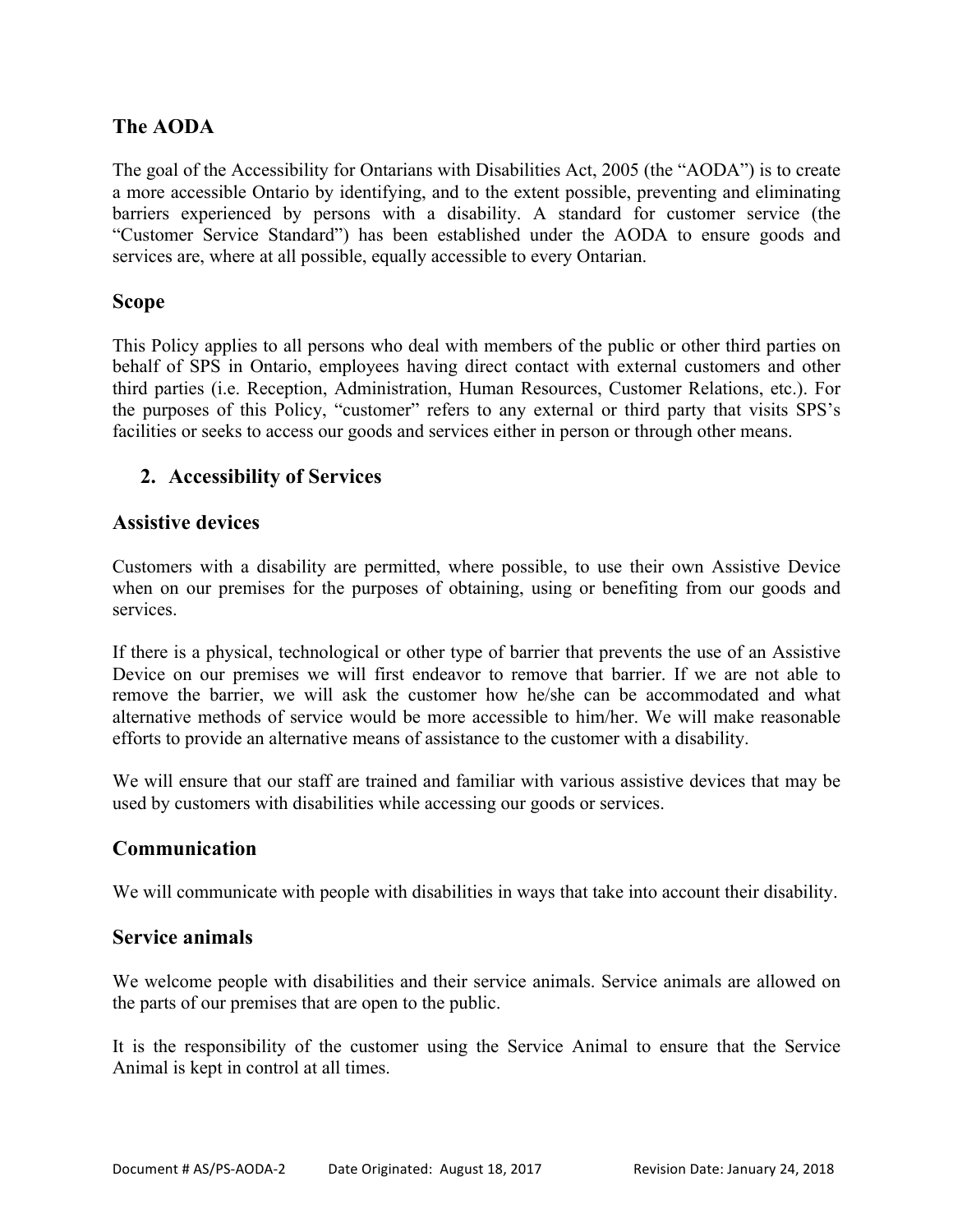# **Support persons**

A person with a disability who is accompanied by a support person will be allowed to have that person accompany them on our premises.

# **Notice of temporary disruption**

In the event of a planned or unexpected disruption to services or facilities for customers with disabilities: Simcoe Parts Service Inc. will notify customers promptly. This clearly posted notice will include information about the reason for the disruption, its anticipated length of time, and a description of alternative facilities or services, if available.

The notice will be placed at all Simcoe Parts Service Inc. locations.

# **3. Training and Records**

## **Training for staff**

Simcoe Parts Service Inc. will provide training to employees, volunteers and others who deal with the public or other third parties on their behalf. All Simcoe Parts Service Inc. employees will be trained.

This training will be provided to staff within two weeks of hire.

Training will include:

- An overview of the Accessibility for Ontarians with Disabilities Act, 2005 and the requirements of the customer service standard
- Simcoe Parts Service Inc. accessible customer service plan.
- How to interact and communicate with people with various types of disabilities
- How to interact with people with disabilities who use an assistive device or require the assistance of a service animal or a support person
- How to use the equipment or devices that may help with providing goods or services to people with disabilities.
- What to do if a person with a disability is having difficulty in accessing Simcoe Parts Service Inc. goods and services.

Staff will also be trained when changes are made to your accessible customer service plan.

# **4. Feedback Procedure**

#### **Feedback process**

There are a number of ways that individuals may provide feedback to SPS: